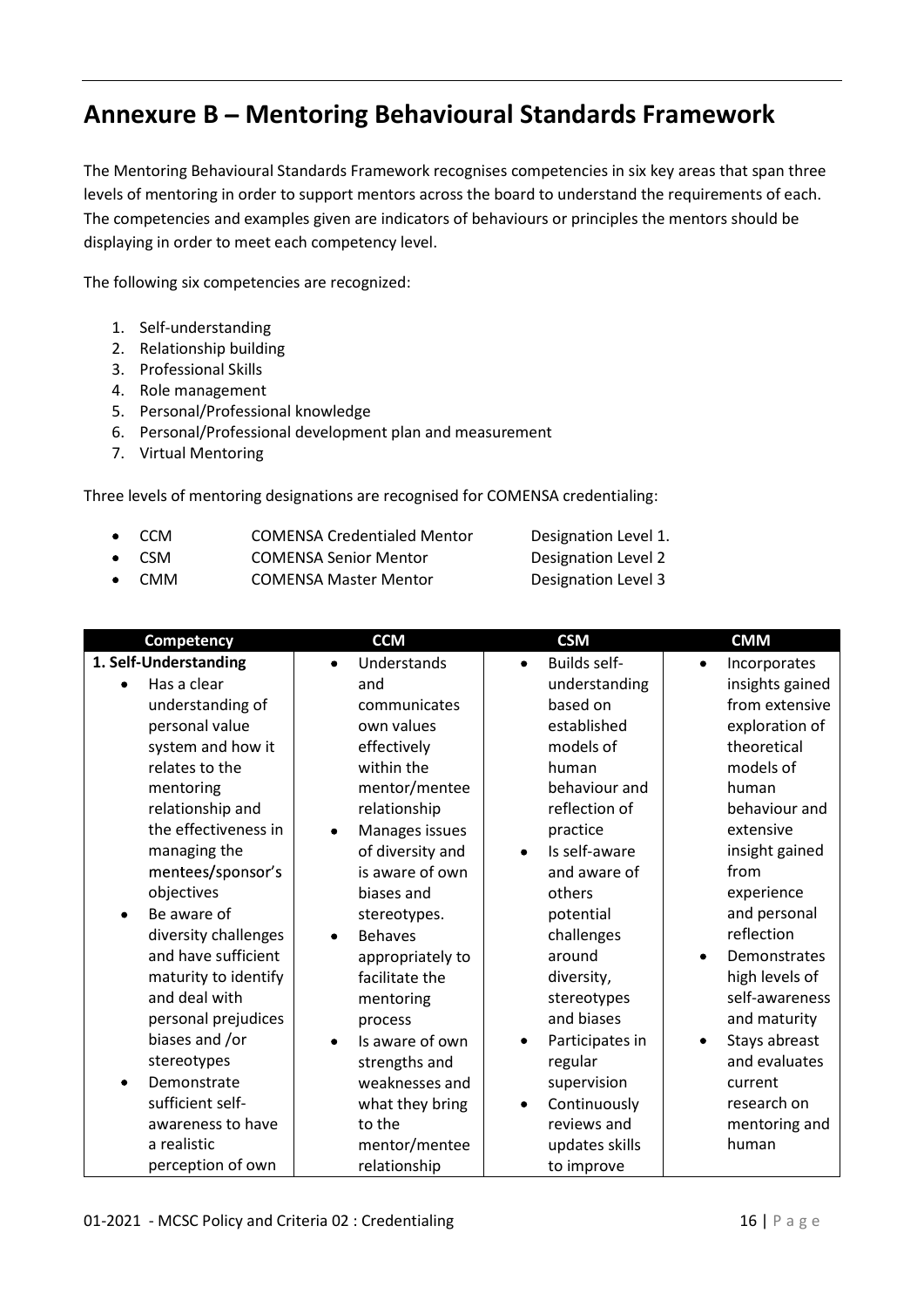| strengths and<br>weaknesses<br>Take responsibility<br>for own actions<br>and demonstrate<br>commitment to<br>meeting<br>obligations and<br>keeping promises<br>made.<br>Self-insight into<br>why offering to<br>mentor | Demonstrates<br>$\bullet$<br>and applies solid<br>time<br>management<br>practices and<br>personal<br>commitment to<br>the<br>mentor/mentee<br>relationship<br>Is able to<br>$\bullet$<br>separate own<br>agenda from<br>that of the<br>mentee<br>Participates in<br>$\bullet$<br>regular<br>supervision | their<br>mentoring<br>practices | development<br>models<br>Knows how to<br>$\bullet$<br>connect to<br>self-<br>knowledge,<br>skills, wisdom<br>and<br>experience<br>and how to<br>communicate<br>it and share it<br>with their<br>mentee to<br>provide the<br>most value.<br>Proficiently<br>$\bullet$<br>connected to<br>all other levels<br>regarding this<br>competency |
|------------------------------------------------------------------------------------------------------------------------------------------------------------------------------------------------------------------------|---------------------------------------------------------------------------------------------------------------------------------------------------------------------------------------------------------------------------------------------------------------------------------------------------------|---------------------------------|------------------------------------------------------------------------------------------------------------------------------------------------------------------------------------------------------------------------------------------------------------------------------------------------------------------------------------------|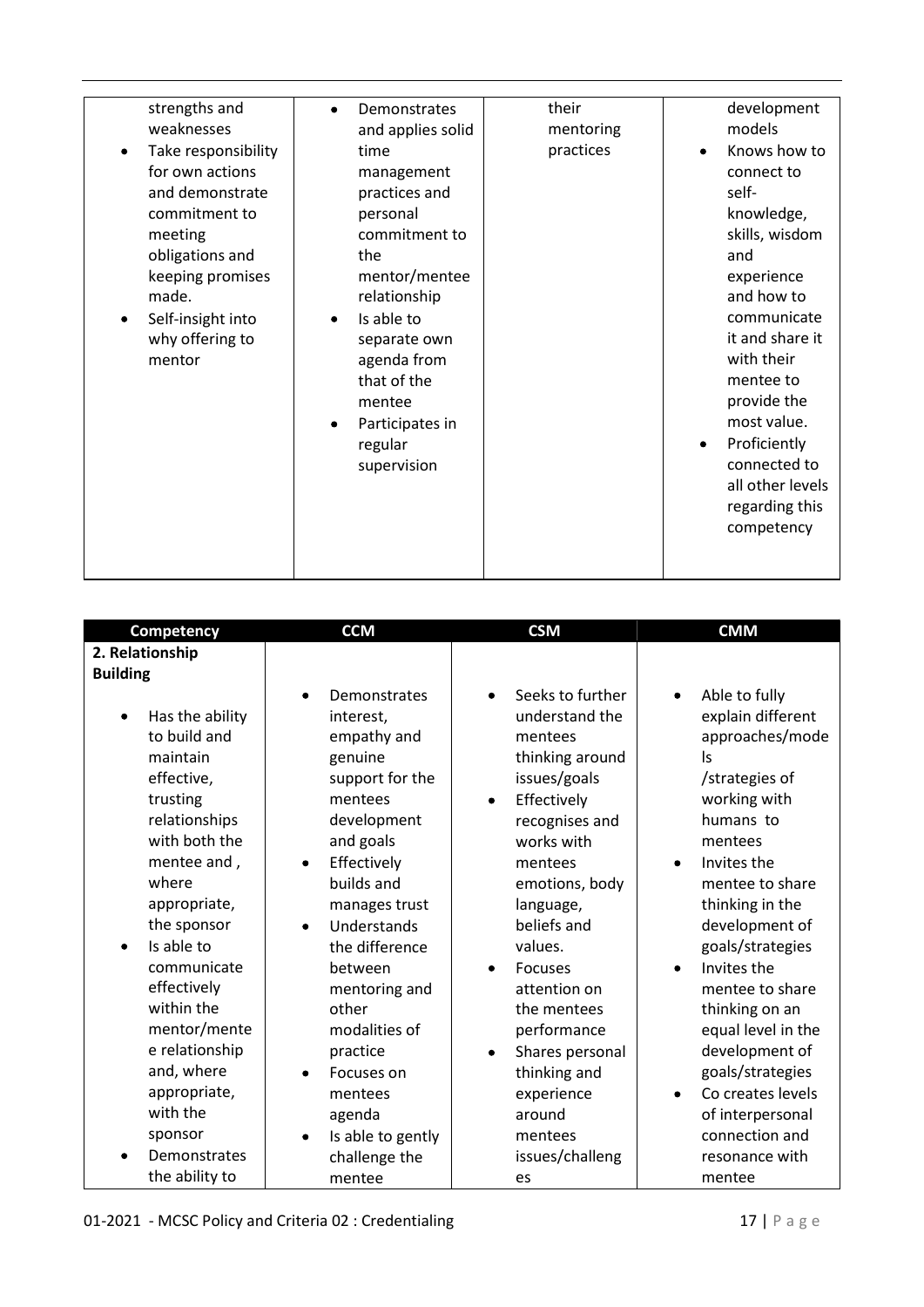| discuss provide<br>effective<br>feedback and<br>challenge both<br>the mentee<br>and, where<br>appropriate,<br>the sponsor<br>Establish and<br>maintain trust<br>through open,<br>honest and<br>ethical<br>behaviour<br>Maintain a safe<br>space in which<br>the mentee<br>can<br>courageously<br>explore their<br>own thinking<br>Support the<br>mentee to<br>recognize the<br>impact of their<br>own thoughts<br>and feelings<br>about any<br>given situation<br>Be fully present<br>for the<br>mentee/manag<br>e own<br>emotions and<br>judgements | Uses feedback<br>$\bullet$<br>appropriately to<br>support the<br>mentee and<br>build further<br>trust<br>Checks for<br>$\bullet$<br>understanding<br>and is able to<br>obtain clarity on<br>mentee<br>issues/challeng<br>es<br>Displays ethical<br>$\bullet$<br>behaviour<br>Demonstrates<br>$\bullet$<br>an active<br>listening style | Able to dance in<br>Co-creates a safe<br>$\bullet$<br>$\bullet$<br>the moment<br>space for mentees<br>with the client<br>to work in<br>and adjust<br>Proficiently<br>$\bullet$<br>mentoring style<br>connected to all<br>appropriately<br>other levels<br>Identifies<br>regarding this<br>$\bullet$<br>patterns within<br>competency<br>the mentee and<br>creates<br>awareness<br>appropriately<br>Invites the<br>$\bullet$<br>mentee to<br>share thinking<br>in the<br>development of<br>goals/strategies |  |
|------------------------------------------------------------------------------------------------------------------------------------------------------------------------------------------------------------------------------------------------------------------------------------------------------------------------------------------------------------------------------------------------------------------------------------------------------------------------------------------------------------------------------------------------------|----------------------------------------------------------------------------------------------------------------------------------------------------------------------------------------------------------------------------------------------------------------------------------------------------------------------------------------|------------------------------------------------------------------------------------------------------------------------------------------------------------------------------------------------------------------------------------------------------------------------------------------------------------------------------------------------------------------------------------------------------------------------------------------------------------------------------------------------------------|--|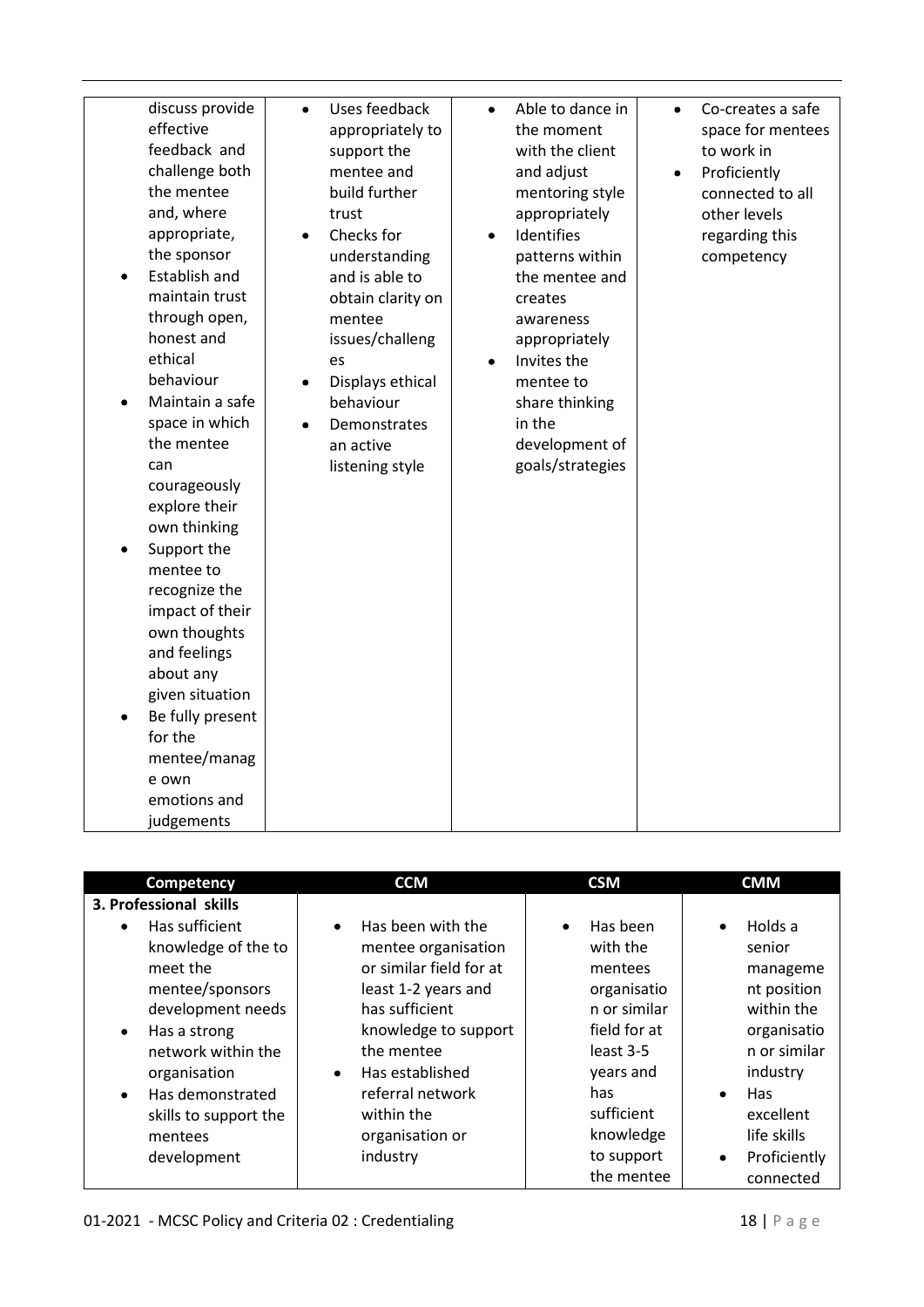| Use<br>$\bullet$              | $\bullet$ | Understands the        | $\bullet$ | Has          | to all other |
|-------------------------------|-----------|------------------------|-----------|--------------|--------------|
| knowledge/skills to           |           | organisations/industri |           | established  | levels       |
| promote the                   |           | es demographics and    |           | referral     | regarding    |
| personal/profession           |           | can clearly state the  |           | network at   | this         |
| al development                |           | companies vision,      |           | senior       | competenc    |
| needs of the                  |           | mission and values     |           | manageme     | у            |
| mentee and , where            | $\bullet$ | Can support the        |           | nt levels to |              |
| appropriate, the              |           | mentee to map goals    |           | support      |              |
| sponsor(s)                    |           | that align with their  |           | mentee       |              |
| Has demonstrated<br>$\bullet$ |           | own development        |           | developme    |              |
| professional                  |           | and organisational     |           | nt           |              |
| knowledge required            |           | strategies             |           | Is aware of  |              |
| by the mentee for             | $\bullet$ | Is willing to share    |           | adult        |              |
| their                         |           | experience and skills  |           | learning     |              |
| personal/profession           |           | with mentee            |           | principles   |              |
| al development and            |           | Is fully engaged with  |           | Knows the    |              |
| that meet the                 |           | mentee development     |           | companies    |              |
| needs identified by           |           | at all levels          |           | strategies   |              |
| both the mentee               |           |                        |           | and future   |              |
| and, where                    |           |                        |           | staffing     |              |
| appropriate, the              |           |                        |           | needs        |              |
| sponsor(s)                    |           |                        |           | Can assist   |              |
| Mentor has good<br>$\bullet$  |           |                        |           | the mentee   |              |
| referral networks             |           |                        |           | to map       |              |
| Contract                      |           |                        |           | career       |              |
| Documentation                 |           |                        |           | within the   |              |
|                               |           |                        |           | organisatio  |              |
|                               |           |                        |           | n or similar |              |
|                               |           |                        |           | field        |              |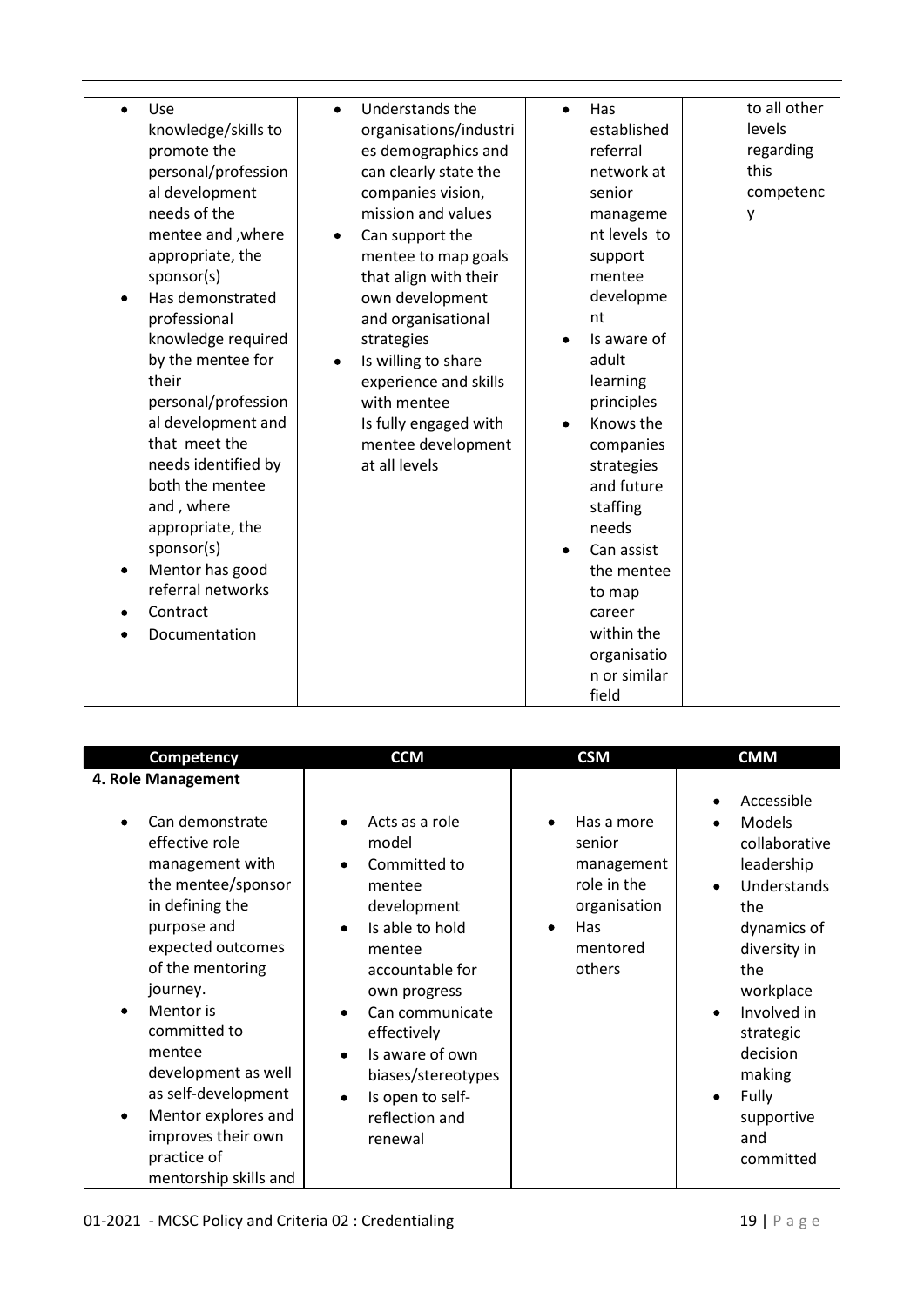| promotes the                                                                                                                                                                                                                                                                                                                                                                                                                                                                                                                                                            |                                                                                                                                                                                                                                                                                                                                                 |                                                                                                                                                                                                                                                         |                                                                                                                                                                                                                                          |
|-------------------------------------------------------------------------------------------------------------------------------------------------------------------------------------------------------------------------------------------------------------------------------------------------------------------------------------------------------------------------------------------------------------------------------------------------------------------------------------------------------------------------------------------------------------------------|-------------------------------------------------------------------------------------------------------------------------------------------------------------------------------------------------------------------------------------------------------------------------------------------------------------------------------------------------|---------------------------------------------------------------------------------------------------------------------------------------------------------------------------------------------------------------------------------------------------------|------------------------------------------------------------------------------------------------------------------------------------------------------------------------------------------------------------------------------------------|
| practice and<br>reputation of the<br>profession<br><b>Establishes the</b><br>$\bullet$<br>boundaries of the<br>mentor/mentee<br>relationship and<br>adheres to ethical<br>guidelines with the<br>mentee and, where<br>appropriate, the<br>sponsor's<br>Skilfully builds the<br>$\bullet$<br>on-going<br>relationship with the<br>mentee and, where<br>appropriate, the<br>sponsor(s)<br>Demonstrates ability<br>$\bullet$<br>to recognize and<br>promote mentees<br>strengths and self-<br>awareness<br>Understands the<br>$\bullet$<br>mentorship role &<br>challenges | Is able to model<br>collaborative<br>leadership<br>Is open to new<br>ideas and being<br>challenged by<br>mentee<br>Is able to set<br>boundaries/ground<br>rules with the<br>mentee<br>Has a positive<br>attitude<br>Demonstrates a<br>strong work ethic<br>Is respected as a<br>professional in<br>his/her<br>position/field<br>Is approachable |                                                                                                                                                                                                                                                         | to<br>mentorship<br>Proficiently<br>$\bullet$<br>connected<br>to all other<br>levels<br>regarding<br>this<br>competency                                                                                                                  |
|                                                                                                                                                                                                                                                                                                                                                                                                                                                                                                                                                                         |                                                                                                                                                                                                                                                                                                                                                 |                                                                                                                                                                                                                                                         |                                                                                                                                                                                                                                          |
| <b>Competency</b><br>5. Personal/Professional                                                                                                                                                                                                                                                                                                                                                                                                                                                                                                                           | <b>CCM</b>                                                                                                                                                                                                                                                                                                                                      | <b>CSM</b>                                                                                                                                                                                                                                              | <b>CMM</b>                                                                                                                                                                                                                               |
| knowledge<br>Demonstrates skills<br>$\bullet$<br>needed by the<br>mentor/sponsor to<br>meet their individual<br>needs and meet their<br>personal/professional<br>development goals<br>Understands the<br>$\bullet$<br>purpose of the<br>mentorship journey<br>and the desired<br>outcomes pf the<br>mentee and, where                                                                                                                                                                                                                                                   | Has skills needed<br>to support<br>mentee<br>development<br>Has<br>$\bullet$<br>demonstrated<br>experience in<br>their field of work<br>Is committed to<br>mentee<br>development<br>Is open and<br>willing to share<br>both personal<br>experiences and                                                                                         | Has skills and<br>knowledge<br>required at a<br>senior level<br>Has a solid<br>knowledge of<br>HR practices<br>within the<br>organisation<br>in regards to<br>employee<br>growth<br>Has a solid<br>$\bullet$<br>knowledge of<br>organisations<br>future | Stays abreast<br>and<br>evaluates<br>current<br>research on<br>mentoring<br>and human<br>development<br>models.<br>Fully<br>$\bullet$<br>supportive<br>and<br>committed<br>to<br>mentorship<br>Proficiently<br>$\bullet$<br>connected to |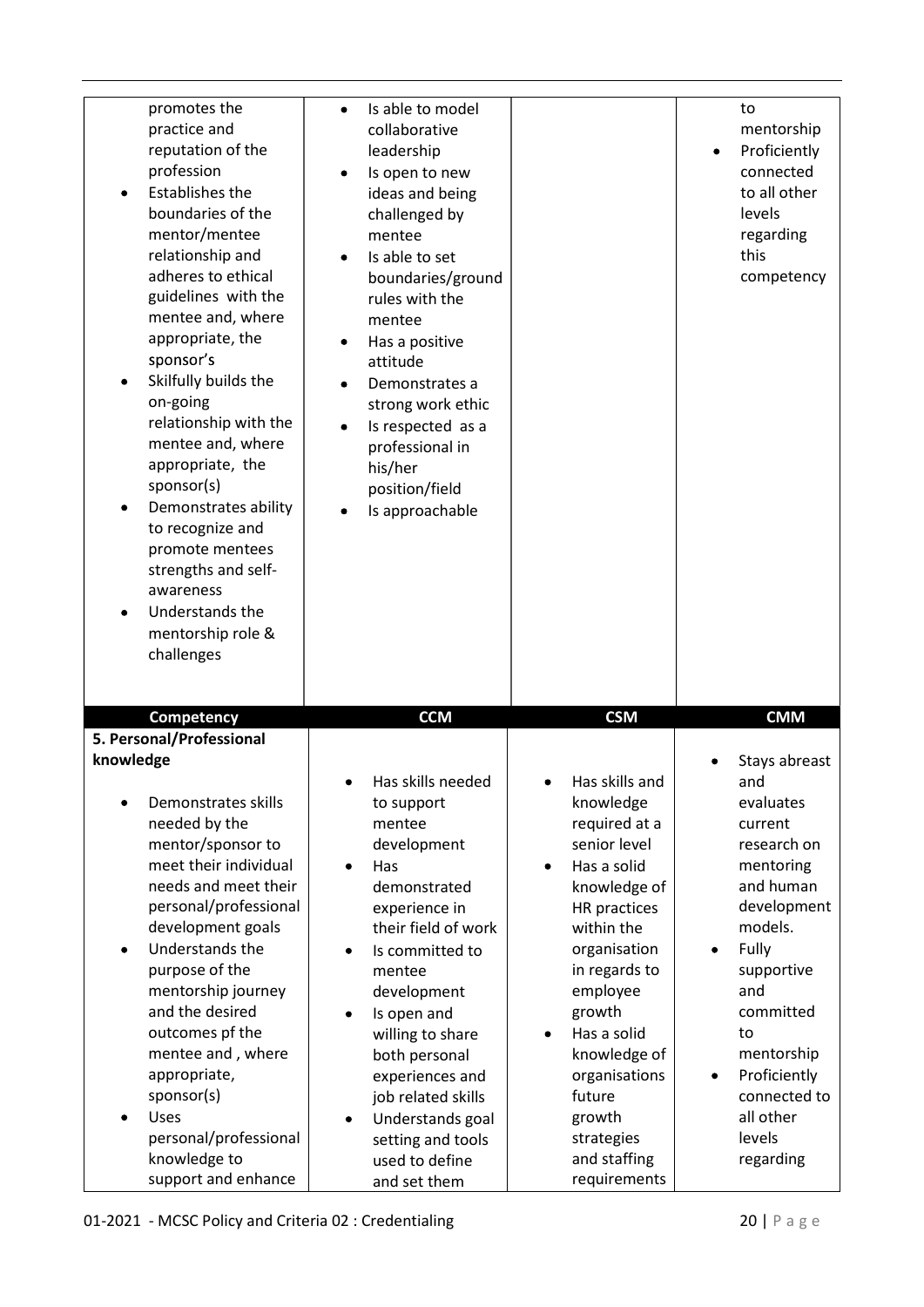| the mentee's          |  | Can-         | this       |
|-----------------------|--|--------------|------------|
| personal/professional |  | recognize    | competency |
| growth                |  | and support  |            |
| Demonstrates good     |  | rising stars |            |
| time management       |  | within the   |            |
| Has been a mentee     |  | organisation |            |